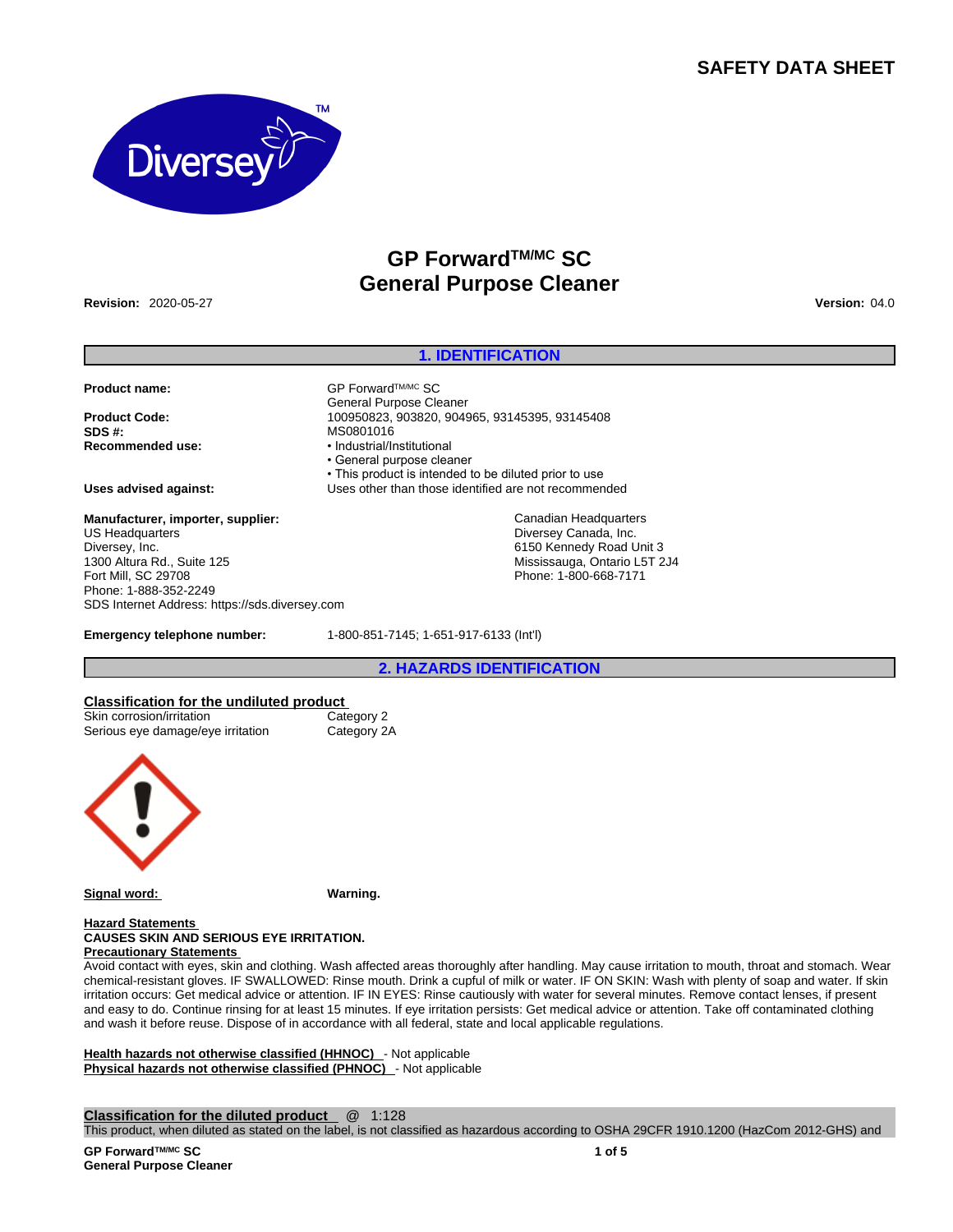Canadian Hazardous Products Regulations (HPR) (WHMIS 2015-GHS).

**Hazard and Precautionary Statements** 

None required.

# **3. COMPOSITION/INFORMATION ON INGREDIENTS**

# **Classified Ingredients**

| Ingredient(s)                                    | CAS#       | Weight %      |
|--------------------------------------------------|------------|---------------|
| Alcohol, C9-C11, ethoxylated                     | 68439-46-3 | $5 - 10%$     |
| Sodium xylene sulfonate                          | 1300-72-7  | $1 - 5%$      |
| Monoethanolamine                                 | 141-43-5   | 1 - 5%        |
| β-Alanine, N-(2-carboxyethyl)-N-dodecyl-, sodium | 14960-06-6 | $> 0.1 - 1\%$ |
| salt                                             |            |               |

\*Exact percentages are being withheld as trade secret information

# **4. FIRST AID MEASURES**

# **Undiluted Product:**

**Eyes:** IF IN EYES: Rinse cautiously with water for several minutes. Remove contact lenses, if present and easy to do. Continue rinsing for at least 15 minutes. If eye irritation persists: Get medical advice/attention.

**Skin:** IF ON SKIN: Wash with plenty of soap and water. If skin irritation occurs: Get medical advice/attention.

**Inhalation:** No specific first aid measures are required.

**Ingestion:** IF SWALLOWED: Rinse mouth. Drink a cupful of milk or water.

**Most Important Symptoms/Effects:** No information available. **Immediate medical attention and special treatment needed** Not applicable.

# **Diluted Product:**

**Eyes:** Rinse with plenty of water. **Skin:** No specific first aid measures are required **Inhalation:** No specific first aid measures are required **Ingestion:** IF SWALLOWED: Call a Poison Center (1-800-851-7145) or doctor/physician if you feel unwell.

# **5. FIRE-FIGHTING MEASURES**

**Specific methods:** No special methods required **Specific hazards:** None known.

**Suitable extinguishing media:** The product is not flammable. Extinguish fire using agent suitable for surrounding fire.

**Special protective equipment for firefighters:** As in any fire, wear self-contained breathing apparatus pressure-demand, MSHA/NIOSH (approved or equivalent) and full protective gear.

**Extinguishing media which must not be used for safety reasons:** No information available.

# **6. ACCIDENTAL RELEASE MEASURES**

**Environmental precautions and clean-up methods:** 

**Personal precautions:** Put on appropriate personal protective equipment (see Section 8.). Clean-up methods - large spillage. Absorb spill with inert material (e.g. dry sand or earth), then place in a chemical waste container. Use a water rinse for final clean-up.

**7. HANDLING AND STORAGE** 

**Handling:** Avoid contact with skin, eyes and clothing. Wash thoroughly after handling. Do not taste or swallow. Product residue may remain on/in empty containers. All precautions for handling the product must be used in handling the empty container and residue. Remove and wash contaminated clothing and footwear before re-use. FOR COMMERCIAL AND INDUSTRIAL USE ONLY. **Storage:** Keep tightly closed in a dry, cool and well-ventilated place. **Aerosol Level (if applicable) :** Not applicable.

**8. EXPOSURE CONTROLS / PERSONAL PROTECTION**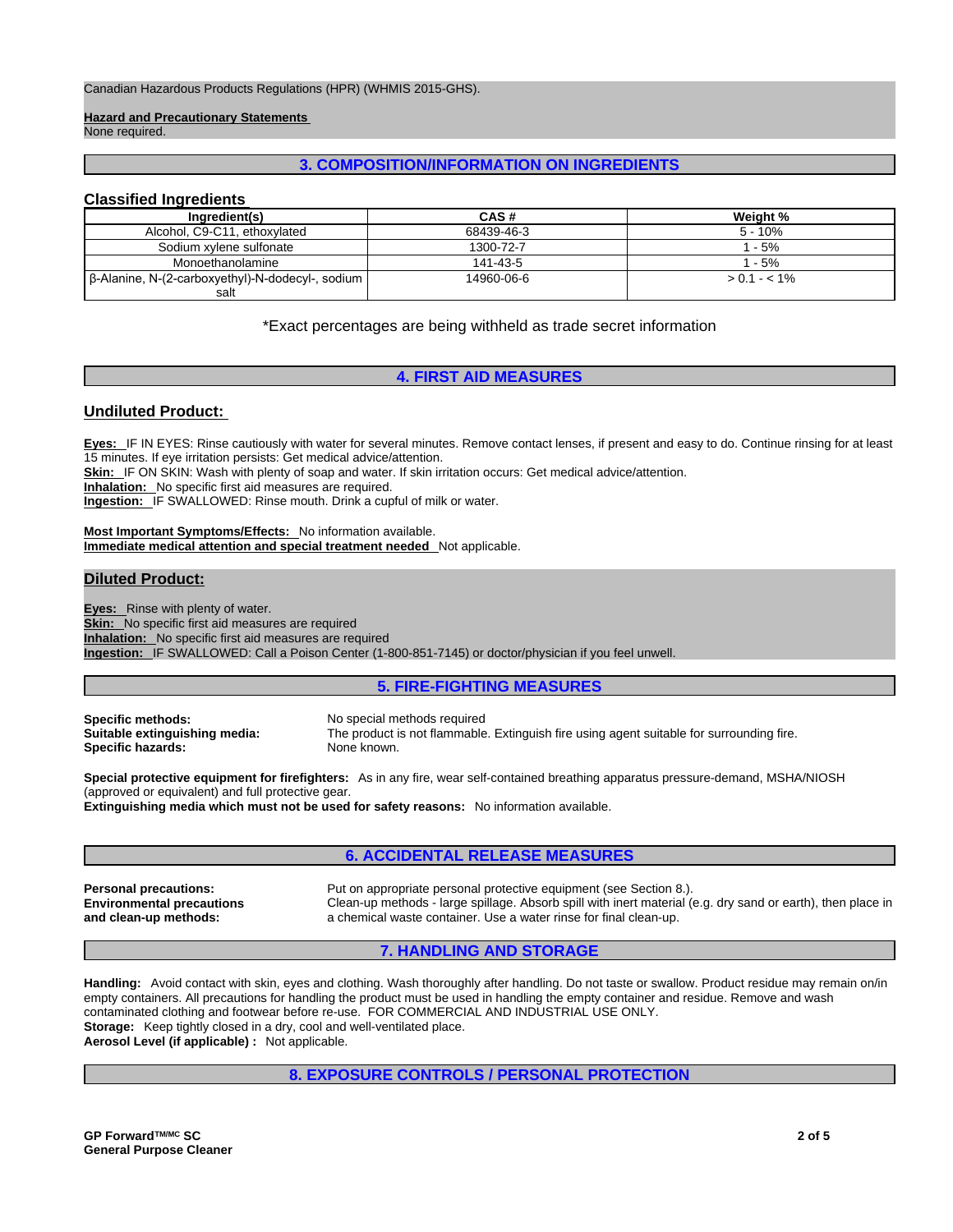#### **Exposure Guidelines:** .

|                  | <b>CAC #</b>  | <b>ACGIH</b>     | െ⊔^                                |
|------------------|---------------|------------------|------------------------------------|
| Inaredient(s     | יי טריט       |                  | וחט                                |
| Monoethanolamine | $-1 - 43 - 5$ | $\sim$ $ -$      | <b>'TWA)</b>                       |
|                  | 41            | ppm              | 3 ppm                              |
|                  | ᠇୰            | .                |                                    |
|                  |               | (TWA)<br>$3$ ppm | (TIMA)<br>$\sim$ ma/m <sup>3</sup> |

# **Undiluted Product:**

#### **Engineering measures to reduce exposure:**

Good general ventilation should be sufficient to control airborne levels.

#### **Personal Protective Equipment**

It is the responsibility of the employer to determine the potential risk of exposure to hazardous chemicals for employees in the workplace in order to determine the necessity, selection, and use of personal protective equipment.

| Eye protection:                | No personal protective equipment required under normal use conditions. |
|--------------------------------|------------------------------------------------------------------------|
| Hand protection:               | Chemical-resistant gloves.                                             |
| Skin and body protection:      | No personal protective equipment required under normal use conditions. |
| <b>Respiratory protection:</b> | No personal protective equipment required under normal use conditions. |
| Hygiene measures:              | Handle in accordance with good industrial hygiene and safety practice. |

#### **Diluted Product:**

**Engineering measures to reduce exposure:** Good general ventilation should be sufficient to control airborne levels.

#### **Personal Protective Equipment**

| Eye protection:                | No personal protective equipment required under normal use conditions. |
|--------------------------------|------------------------------------------------------------------------|
| Hand protection:               | No personal protective equipment required under normal use conditions. |
| Skin and body protection:      | No personal protective equipment required under normal use conditions. |
| <b>Respiratory protection:</b> | No personal protective equipment required under normal use conditions. |
| <b>Hygiene measures:</b>       | Handle in accordance with good industrial hygiene and safety practice. |

# **9. PHYSICAL AND CHEMICAL PROPERTIES**

**Explosion limits: - upper:** Not determined **- lower:** Not determined **Physical State:** Liquid **Color:** Opaque Dark Green **Evaporation Rate:** No information available **CODIC 10001 Odor:** Citrus **Odor threshold:** No information available. **Boiling point/range: Not determined Melting point/range: Not determined Melting point/range:** Not determined Autoignition temperature: No information available **Solubility: Completely Solubile**<br> **Solubility in other solvents:** No information available **Solubility: Completely Constity (relative to water):** 1.021 **Solubility in other solvents: No information available Density:** 1.021 Kg/L **Vapor density:** No information available **Flash point (°F):** > 200 °F > 93 °C **Partition coefficient (n-octanol/water):** No information available **Viscosity:** No information available **Elemental Phosphorus:** 0.00 % by wt. **VOC:** 1.9 % \* **pH:** ≈ 11.4 **Flammability (Solid or Gas):** Not applicable **Corrosion to metals:** Not corrosive to metals **Sustained combustion:** Not applicable

**Decomposition temperature:** Not determined **Vapor pressure:** No information available.

**Dilution pH:** ≈ 10.7 **Dilution Flash Point (°F):** > 200 °F > 93.4 °C **VOC % by wt. at use dilution:** 0.01 %

\* - Title 17, California Code of Regulations, Division 3, Chapter 1, Subchapter 8.5, Article 2, Consumer Products, Sections 94508

# **10. STABILITY AND REACTIVITY**

| <b>Reactivity:</b>                | Not Applicable                                                                        |
|-----------------------------------|---------------------------------------------------------------------------------------|
| Stability:                        | The product is stable                                                                 |
| Hazardous decomposition products: | None reasonably foreseeable.                                                          |
| Materials to avoid:               | Do not mix with any other product or chemical unless specified in the use directions. |
| Conditions to avoid:              | None known.                                                                           |

# **11. TOXICOLOGICAL INFORMATION**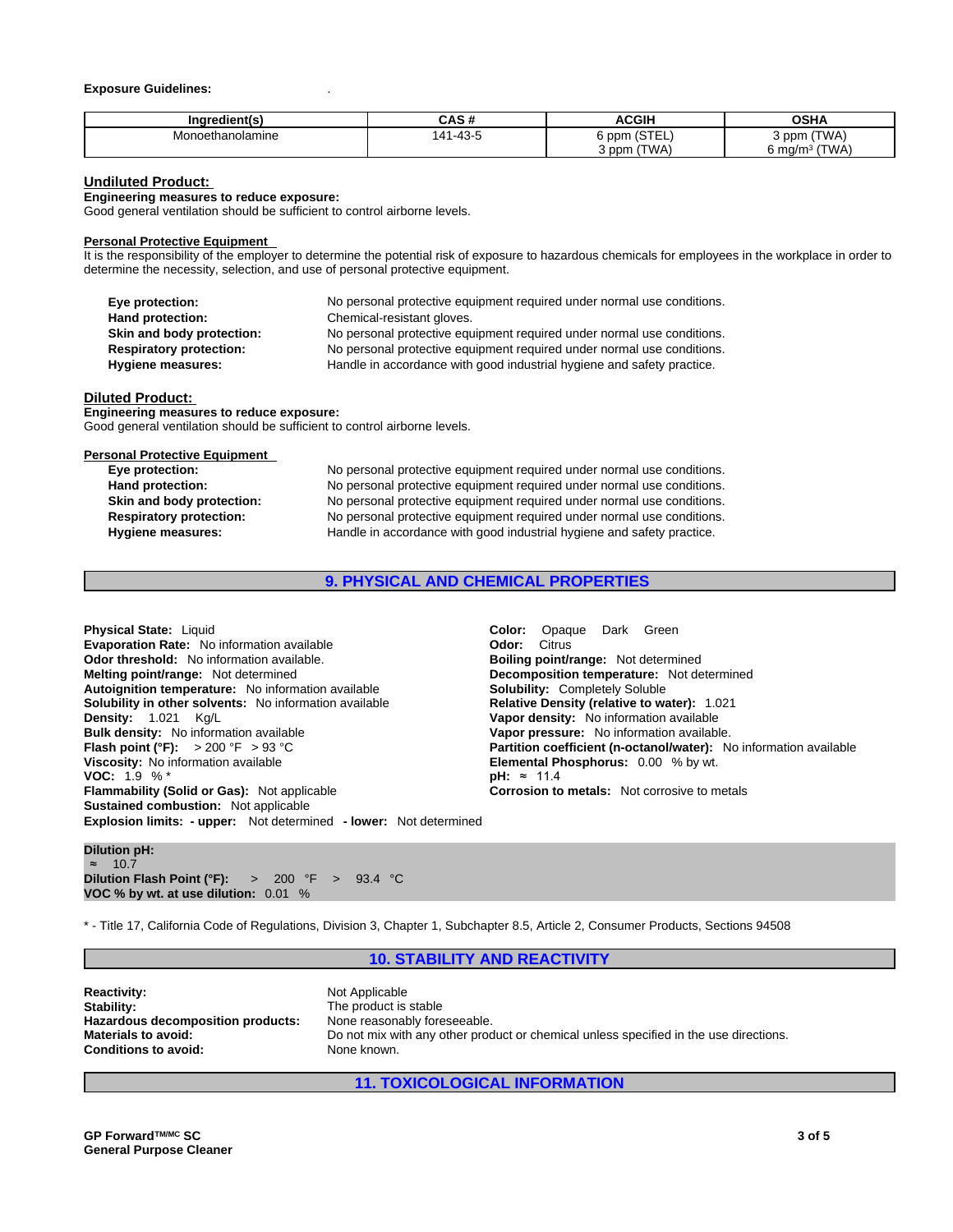# **Information on likely routes of exposure:**

Skin contact, Inhalation, Eye contact

# **Delayed, immediate, or chronic effects and symptoms from short and long-term exposure**

**Skin contact:** Causes skin irritation. Symptoms may include pain (which may be delayed), redness, and/or discomfort. **Eye contact:** Causes serious eye irritation. Symptoms may include pain, redness, and watering. **Ingestion:** Symptoms may include stomach pain and nausea. May be irritating to mouth, throat and stomach. **Inhalation:** Symptoms may include coughing and difficulty breathing. May be irritating to nose, throat, and respiratory tract. **Sensitization:** No known effects. **Target Organs (SE):** None known **Target Organs (RE):** None known

# **Numerical measures of toxicity ATE - Oral (mg/kg):** >5000 **ATE - Dermal (mg/kg):** >5000 **ATE - Inhalatory, mists (mg/l):** >20

# **12. ECOLOGICAL INFORMATION**

**Ecotoxicity:** No information available.

Persistence and Degradability: No information available.

**Bioaccumulation:** No information available.

# **13. DISPOSAL CONSIDERATIONS**

**Waste from residues / unused products (undiluted product):** This product, as sold, if discarded or disposed, is not a hazardous waste according to Federal regulations (40 CFR 261.4 (b)(4)). Under RCRA, it is the responsibility of the user of the product to determine, at the time of disposal, whether the waste solution meets RCRA criteria for hazardous waste. Dispose in compliance with all Federal, state, provincial, and local laws and regulations.

**Waste from residues / unused products (diluted product):** This product, when diluted as stated on this SDS, is not a hazardous waste according to Federal regulations (40 CFR 261.4 (b)(4)). Under RCRA, it is the responsibility of the user of the product to determine, at the time of disposal, whether the waste solution meets RCRA criteria for hazardous waste. Dispose in compliance with all Federal, state, provincial, and local laws and regulations.

**RCRA Hazard Class (undiluted product):** Not Regulated **RCRA Hazard Class (diluted product):** Not Regulated **Contaminated Packaging:** Do not re-use empty containers.

# **14. TRANSPORT INFORMATION**

**DOT/TDG/IMDG:** The information provided below is the full transportation classification for this product. This description does not account for the package size(s) of this product, that may fall under a quantity exception, according to the applicable transportation regulations. When shipping dangerous goods, please consult with your internal, certified hazardous materials specialist to determine if any exceptions can be applied to your shipment.

# **DOT (Ground) Bill of Lading Description:** NOT REGULATED

**IMDG (Ocean) Bill of Lading Description:** NOT REGULATED

# **15. REGULATORY INFORMATION**

#### **International Inventories at CAS# Level**

All components of this product are listed on the following inventories: U.S.A. (TSCA), Canada (DSL/NDSL).